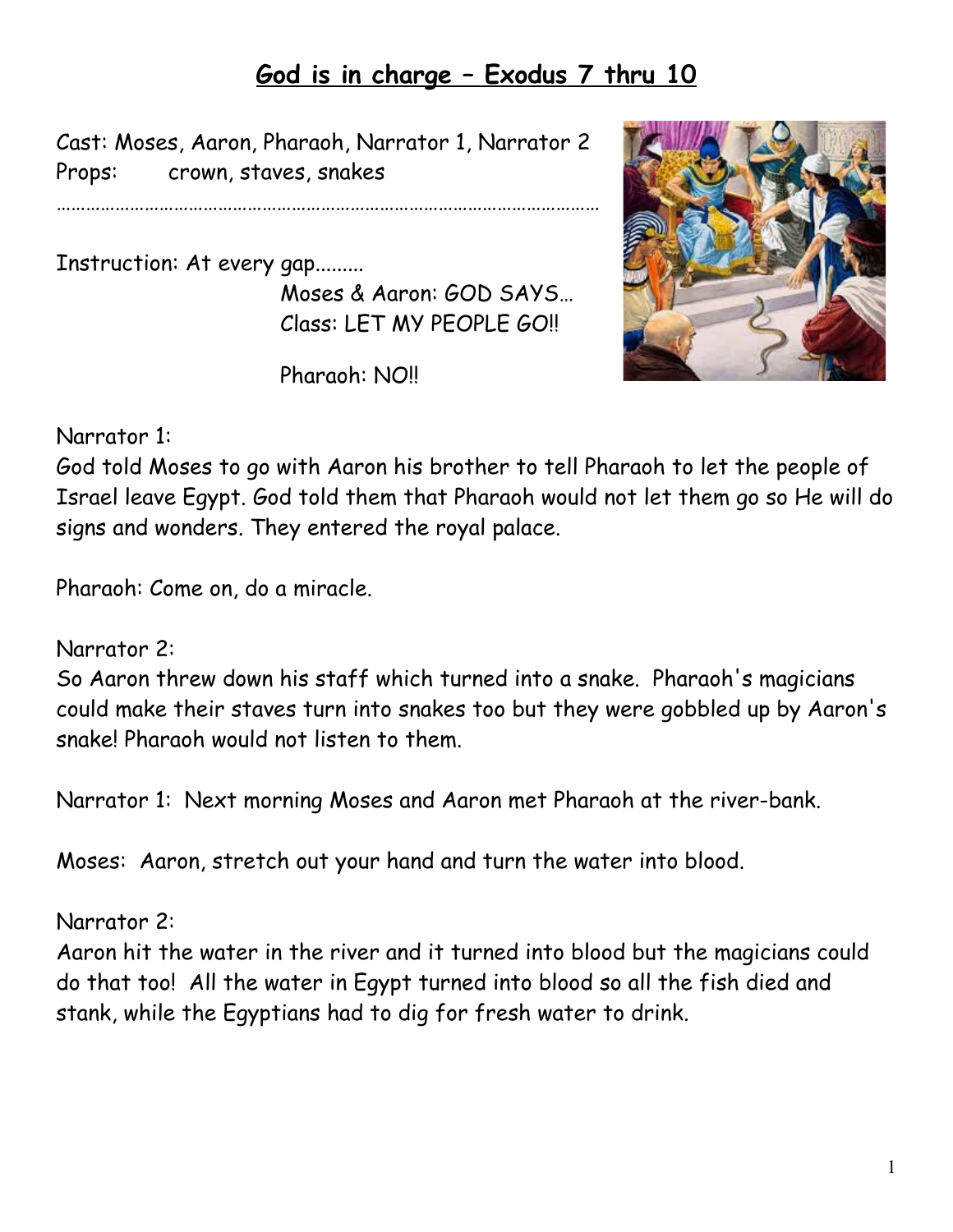Narrator 1:

After a week, Pharaoh still wouldn't let the people of Israel go............ so God told Moses for Aaron to stretch out his staff over the river and make frogs cover Egypt. The magicians could do that too.

Pharaoh: Ask God to take away the frogs

Moses: What time? Alright - tomorrow like you request.

Narrator 2: So the frogs left the houses and died but the heaps of dead frogs stank.

Narrator 1: Pharaoh still wouldn't let the people go .............so God told Moses for Aaron to turn dust into gnats over Egypt. The magicians couldn't produce gnats and said: "This is the finger of God!"

Narrator 2: Pharaoh wouldn't let the people go ...........so God told Moses for Aaron to bring dog-flies on the Egyptians but not the people of Israel.

Pharaoh: Alright, you can go for a sacrifice but promise you won't go very far.

Narrator 1: As soon as the flies had gone he changed his mind............ God told Moses to warn Pharaoh that all the cattle in Egypt would suffer disease but none of the Israel cattle would suffer. Still Pharaoh wouldn't let the people go...........

Narrator 2:

God told Moses and Aaron to take handfuls of ash and throw it high to give the Egyptian people and cattle boils.

Even Pharaoh's servants couldn't serve in the palace because of their boils but Pharaoh wouldn't change his mind.........